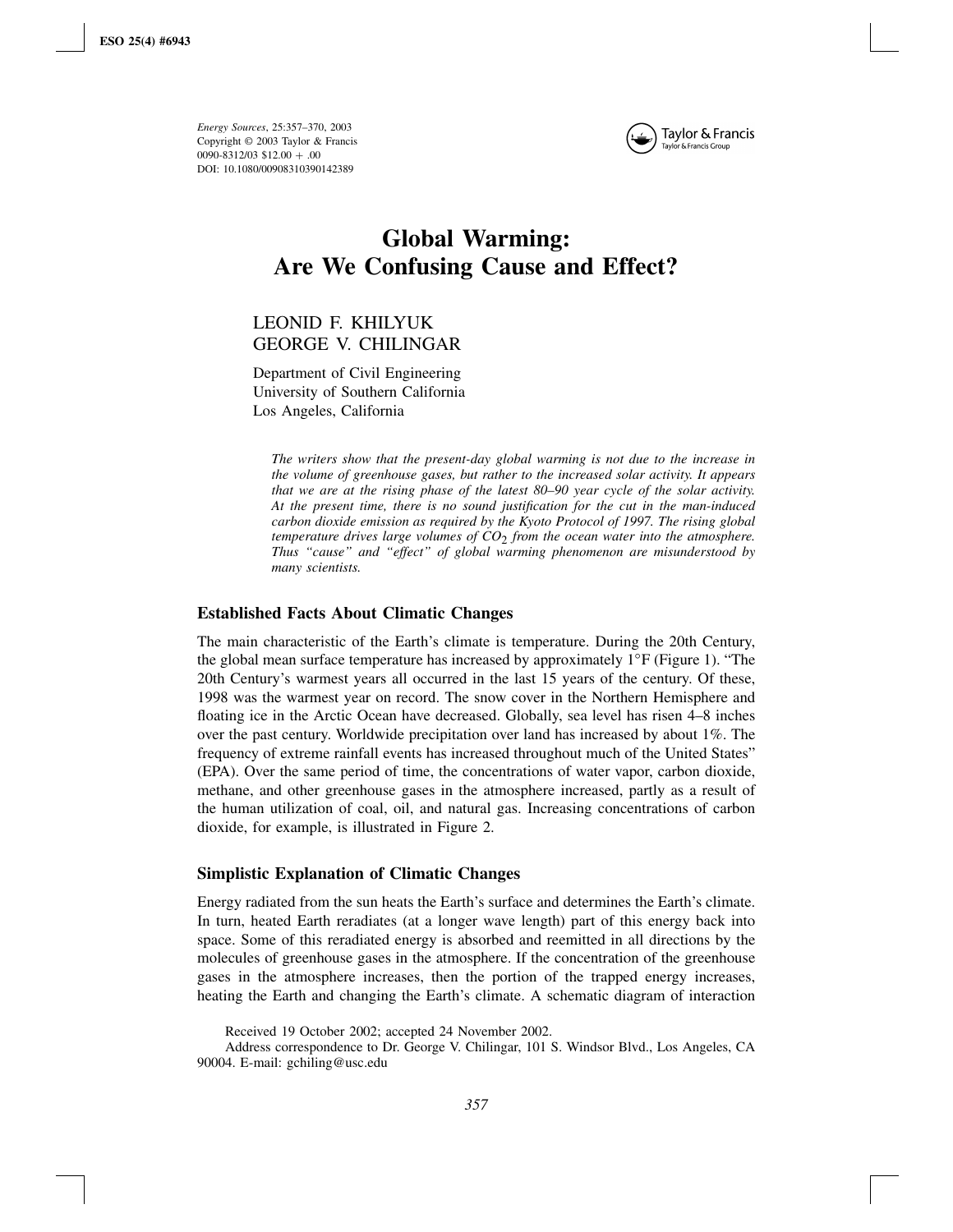

**Figure 1.** Global average temperature changes in the twentieth Century. (Modified from the EPA Global Warming Site: Climate. U.S. National Climatic Data Center, 2001.)

between the solar radiation and the greenhouse gases is shown in Figure 3. A commonly used term for this phenomenon is the "greenhouse effect." According to many scientists, without the greenhouse effect, present-day Earth's global temperature would be only 5°F instead of 59<sup>°</sup>F. This phenomenon has been going on throughout the Earth's history over the past four billion years and has been known about for approximately 200 years. The great French mathematician Fourier described it first in 1822 (Mester, 1996). At the end of the nineteenth Century, Arrhenius (1896) presented a hypothesis on heating



Figure 2. Changes in atmospheric CO<sub>2</sub> concentration in parts per million (ppm) at Mauna Loa, Hawaii. (Modified from Keeling and Whorf, 1997.) Approximate global level of atmospheric  $CO<sub>2</sub>$ in 1900 and 1940 is also shown.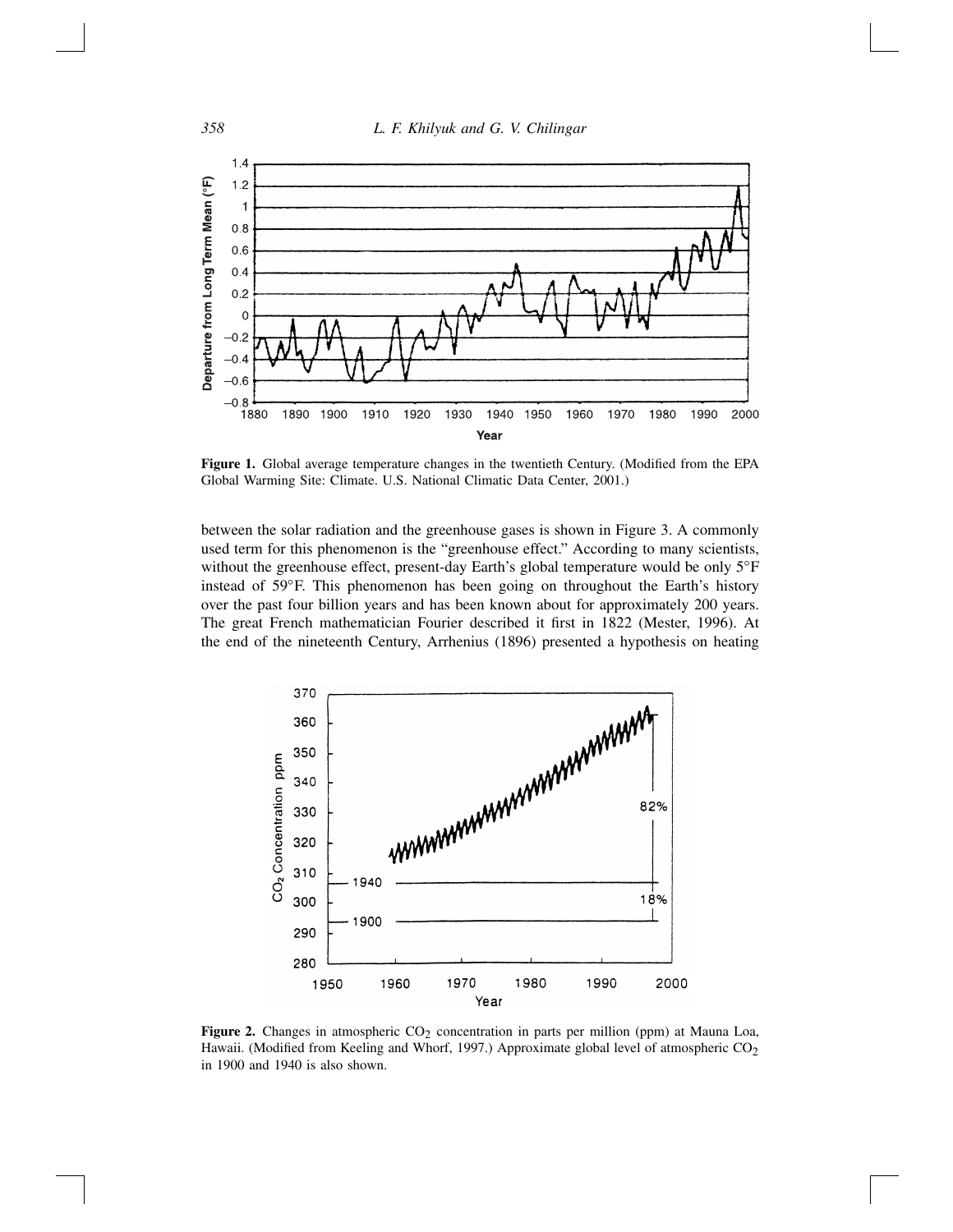

**Figure 3.** The greenhouse effect. (Modified from the World Resources Institute, *Changing Climate: A Guide to the Greenhouse Effect*, 1989.)

the atmosphere by increasing the content of the carbon dioxide. For a long time, this hypothesis was accepted as obviously true and was applied to atmospheric phenomena practically without verification (Budyko, 1997; Greenhouse Effect, 1989; Green Peace Report, 1993).

### **Alarming Warnings**

Increasing concentrations of greenhouse gases may accelerate climatic changes. Environmentalists predict that the global surface temperature can rise 1–4.5◦F in the next 50 years and 2.2–10◦F in the next century (Kyoto Protocol, 1997). Because of the rising temperature, evaporation will increase, which, in turn, will increase global precipitation. The intense rainstorms around the world will become more frequent. Ice melting will increase the global sea level, which will be likely to rise 2 feet in the next 50 years along the U.S. coast.

# **Alarming Actions**

The above described changes in climate (if they occur) would profoundly affect the human environment, making people's lives uncomfortable and in some cases unbearable. That is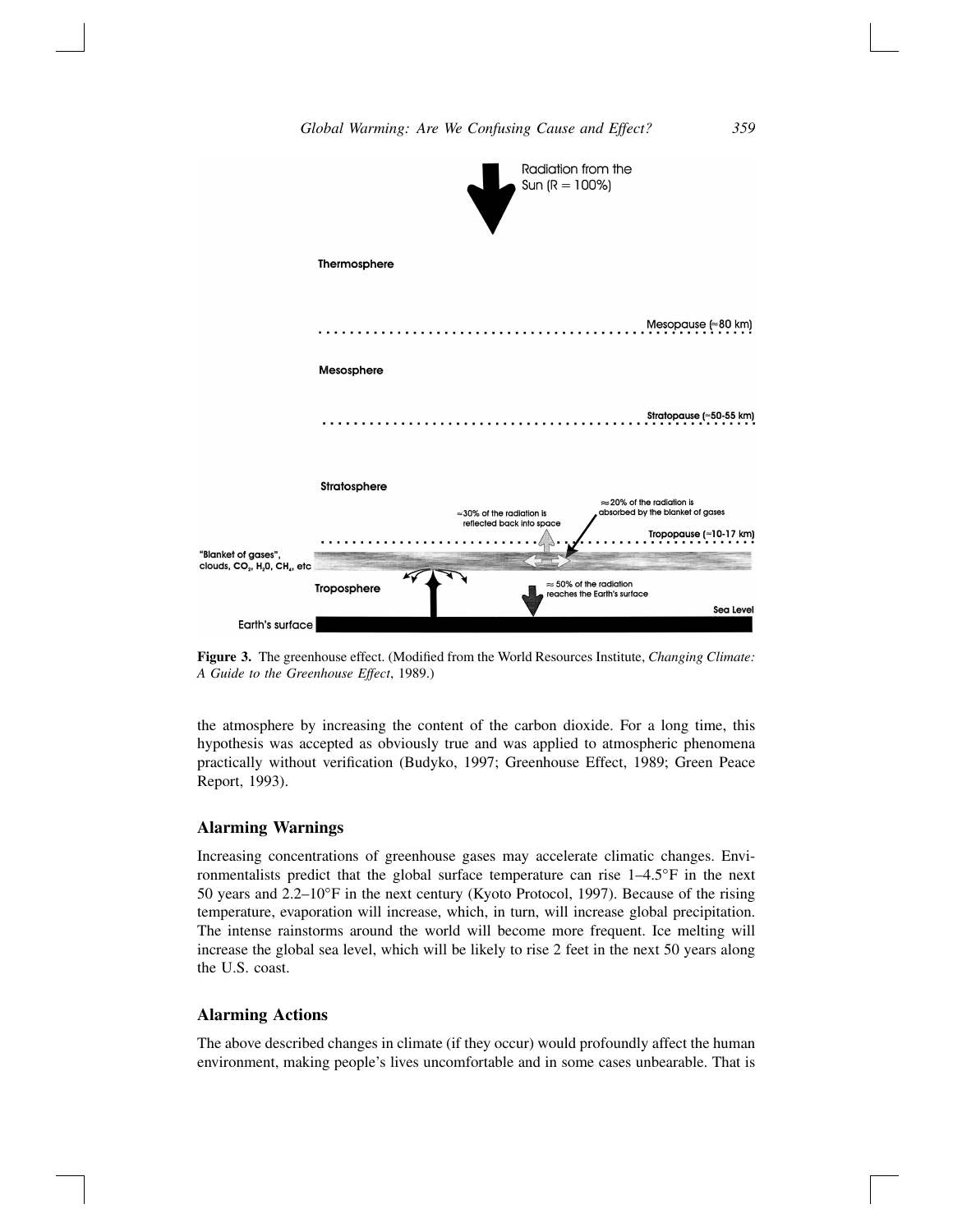why environmentalists called for large-scale actions aimed at a reduction of the emission of greenhouse gases (especially carbon dioxide) to the atmosphere. The rates and levels of the admissible emission for countries were defined in the frame of the Kyoto protocol of 1997, which required 5% worldwide cuts in carbon dioxide emissions. The greatest damage would probably be done to the U.S. economy. To achieve the required carbon dioxide emission cuts by the year 2012, the U.S. would have to reduce its projected 2012 energy use by 25%. "Most economic studies indicate that the cost of the Kyoto carbon dioxide emission cuts to the U.S. would amount to between \$100 billion and \$400 billion per year" (Baliunas, 2002).

# **Theoretical Developments and Mathematical Models**

Huge potential damage to the world economy and western lifestyle led to revision and subsequent serious critique of the disastrous predictions made in the studies on global warming (Robinson et al., 1998; Sorokhtin, 2001; Baliunas, 2002). Thorough examination of the alarming predictions showed that until recently the theory of the greenhouse effect did not exist and all the numerical calculations and predictions were based on simplified mathematical models with rough estimates of the important parameters.

One of the simplified one-layer models was presented by Dr. Z. Mester (1996). In this one-layer model, atmosphere is considered to be confined by 2 imaginary surfaces: bottom (representing the Earth's surface absorbing and reradiating the solar radiation back to space) and top (representing the reflecting properties of Earth's atmospheric system or Earth's albedo<sup>1</sup>). Transformation of the solar energy  $F_s$  by Earth's atmospheric system is shown in Figure 4. The effective temperature of the planet  $T_e$  and solar radiation  $F_s$ at the distance of Earth from the sun are linked by the Stefan-Boltzmann Law (Landau and Lifshits, 1979):

$$
F_s = 4\sigma (T_e)^4, \tag{1}
$$

where  $F_s$  is solar radiation energy flux (called the solar constant; for Earth  $F_s = 1.367 \times$ 10<sup>6</sup> erg/cm<sup>2</sup>s),  $\sigma$  is the Stefan-Boltzmann constant, and  $T_e$  is the absolute radiation temperature measured in ◦K.

In Figure 4, the part  $A$  ( $0 < A < 1$ ) of this radiation determined by the planet's albedo is reflected by Earth's atmospheric system back to space; the part  $B$  ( $0 < B < 1$ ) of the radiation  $F_s(1-A)$  penetrating the atmosphere is being absorbed by the atmosphere; and the part  $F_s(1 - A)(1 - B)$  reaches the Earth's surface. This radiation is converted to energy in the infrared range behaving as black body radiation. The infrared radiation from the Earth's surface is partially absorbed  $(f, 0 < f < 1)$  by greenhouse gases in the atmosphere, and the molecules of these gases reradiate this energy uniformly in all directions, thus warming the atmosphere.

Under these suppositions, the energy flux balance for the top of the atmosphere (Figure 4) is expressed by the following equation (Mester, 1996):

$$
F_s(1-A)(1-B) = (1-f)4\sigma (T_0)^4 + 4\sigma (T_A)^4.
$$
 (2)

The energy flux balance for the bottom of the atmosphere is expressed by the following equation:

$$
F_s(1-A)(1-B) + 4\sigma (T_A)^4 = 4\sigma (T_0)^4.
$$
 (3)

<sup>1</sup>The fraction of solar radiation that is reflected back into space.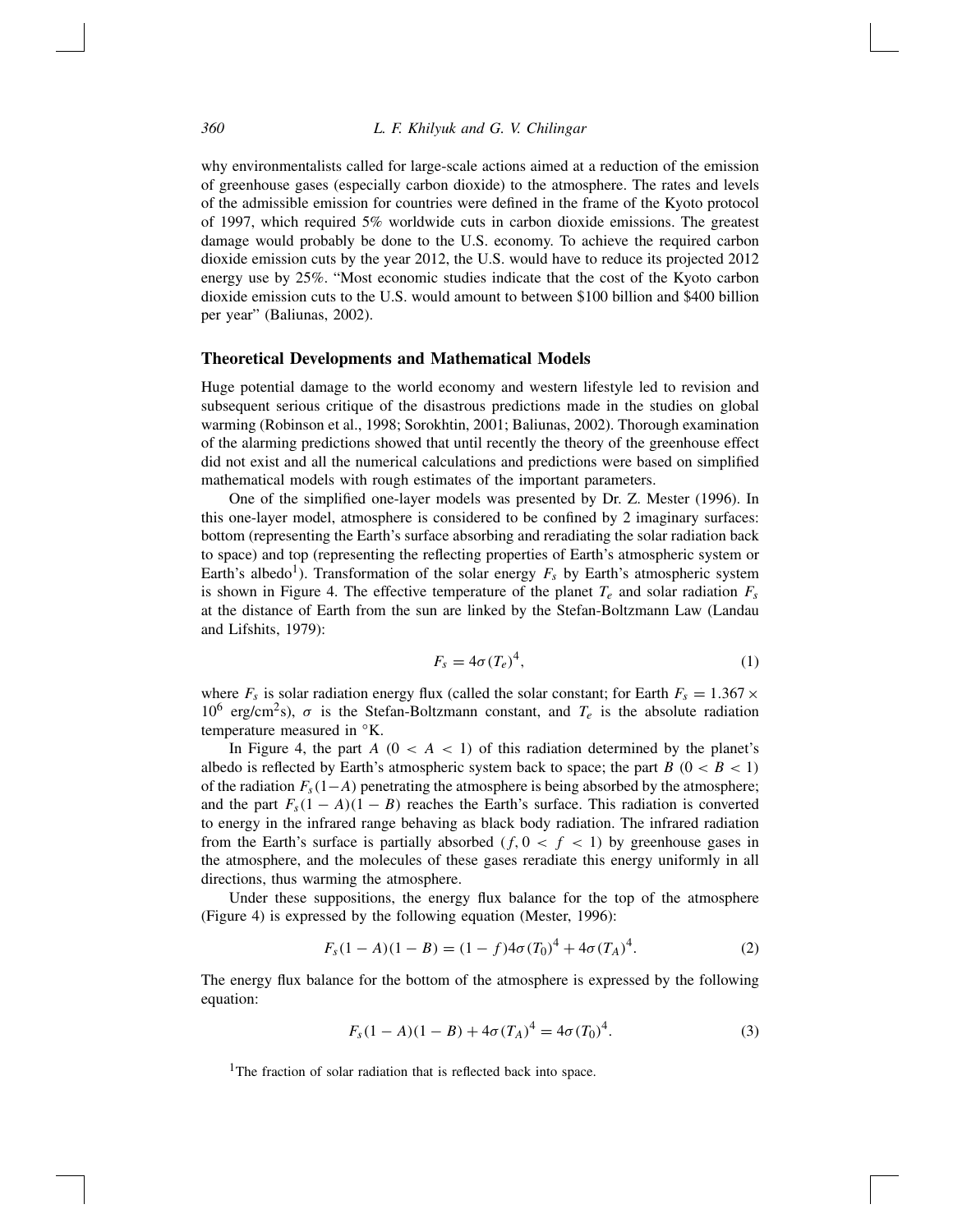# **Greenhouse Effect** "One-Layer Model"



Earth's surface  $(T_0)$ 

**Figure 4.** One-layer radiation model of the greenhouse effect. (Modified from Mester, 1996.)

Excluding  $T_A$  from the last 2 equations and solving the resulting equation for  $T_0$ , one obtains a formula for the global Earth's surface temperature:

$$
T_0 = [F_s(1-A)(2-B)/8\sigma(1-f/2)]^{1/4}.
$$
 (4)

It is difficult to give a physical interpretation of the variables of this model. What is the surface temperature, for example? In this model, it refers to the entire "atmospheric layer." It is not simple to evaluate parameters  $A$ ,  $B$ , and  $f$  for specific environmental conditions, but it is easy to play with this model considering typical climatic scenarios. Equation (4) allows for fast calculation of the "Earth surface temperature" for various values of the parameters  $A$ ,  $B$ , and  $f$ , which represent Earth's albedo, atmospheric attenuation of the solar radiation, and the greenhouse effect, respectively. Several possible scenarios are presented in Table 1.

| Scenario                          | $F_s$ , Wm <sup>-2</sup> | A    | B    |      | $T_0$ , $\mathcal{R}$ |
|-----------------------------------|--------------------------|------|------|------|-----------------------|
| Existing                          | 1370                     | 0.28 | 0.10 | 0.77 | 286                   |
| 3% more greenhouse gas absorption | 1370                     | 0.28 | 0.10 | 0.79 | 287                   |
| 1% increase in solar activity     | 1384                     | 0.28 | 0.10 | 0.77 | 287                   |
| No greenhouse gases               | 1370                     | 0.28 | 0.10 | 0.0  | 254                   |
| Maximum greenhouse effect         | 1370                     | 0.28 | 0.10 | 1.0  | 302                   |

**Table 1** Global warming scenario analysis (after Mester, 1996)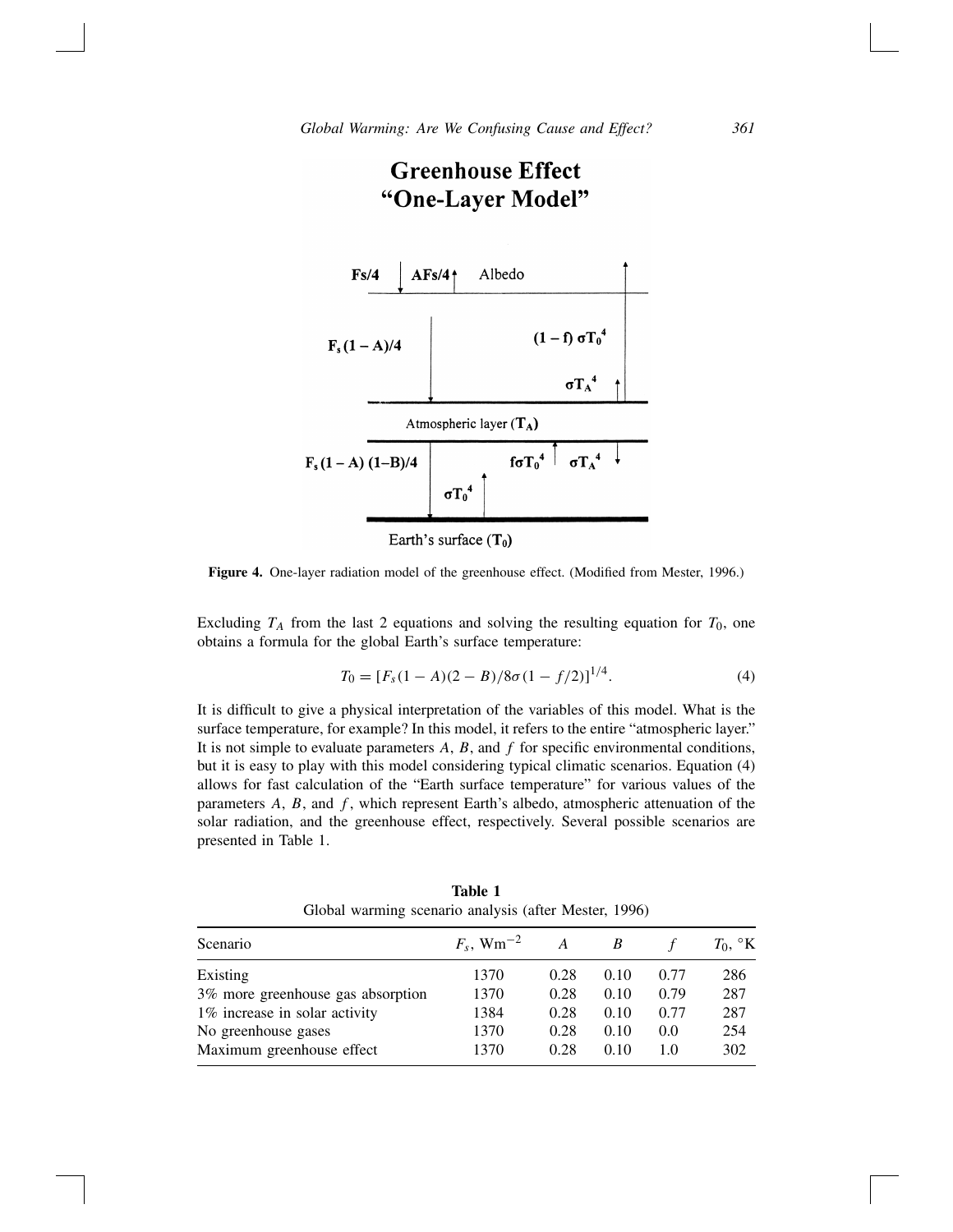The results in Table 1 are obtained from the model counting on the heat transfer in atmosphere by radiation only. It is worth noting that the heat transfer by radiation dominates in the upper diffuse layers of stratosphere, mesosphere, and thermosphere only. In the meantime, Earth has a relatively dense atmosphere and the heat transfer in its lower, denser, layer (troposphere) mostly occurs by convection (Sorokhtin, 2001). Indeed, in the troposphere, with the air pressure exceeding 0.2 atm, heat transfer by convection is dominant. When the temperature of a given mass of air increases, its volume increases by the same factor. As the hot air expands, it becomes less dense and rises. In turn, the denser cooler air drops and replaces the warmer air (Figure 5). This system works in the Earth's atmospheric system as a continuous surface cooler. The cooling effect of the air convection in the troposphere can considerably surpass the warming of the greenhouse effect.

The most important conclusion from this observation is that the temperature distribution in the troposphere has to be close to adiabatic, taking into consideration the fact that the air mass expands and cools while rising and compresses and heats while dropping (Sorokhtin, 2001). This last hypothesis was indirectly verified by a comparison of theoretical and experimental distributions of the temperature in the troposphere of the Earth (and Venus) that was done by Sorokhtin and Ushakov (1999).

For adiabatic transformation, the temperature dependence on gas pressure can be presented in the following form (Landau and Lifshits, 1979):

$$
T = C^{\alpha} p^{\alpha}, \tag{5}
$$

where  $C^{\alpha}$  is some constant that is defined separately.



**Figure 5.** Schematic diagram of the heat transfer in the atmosphere by convection.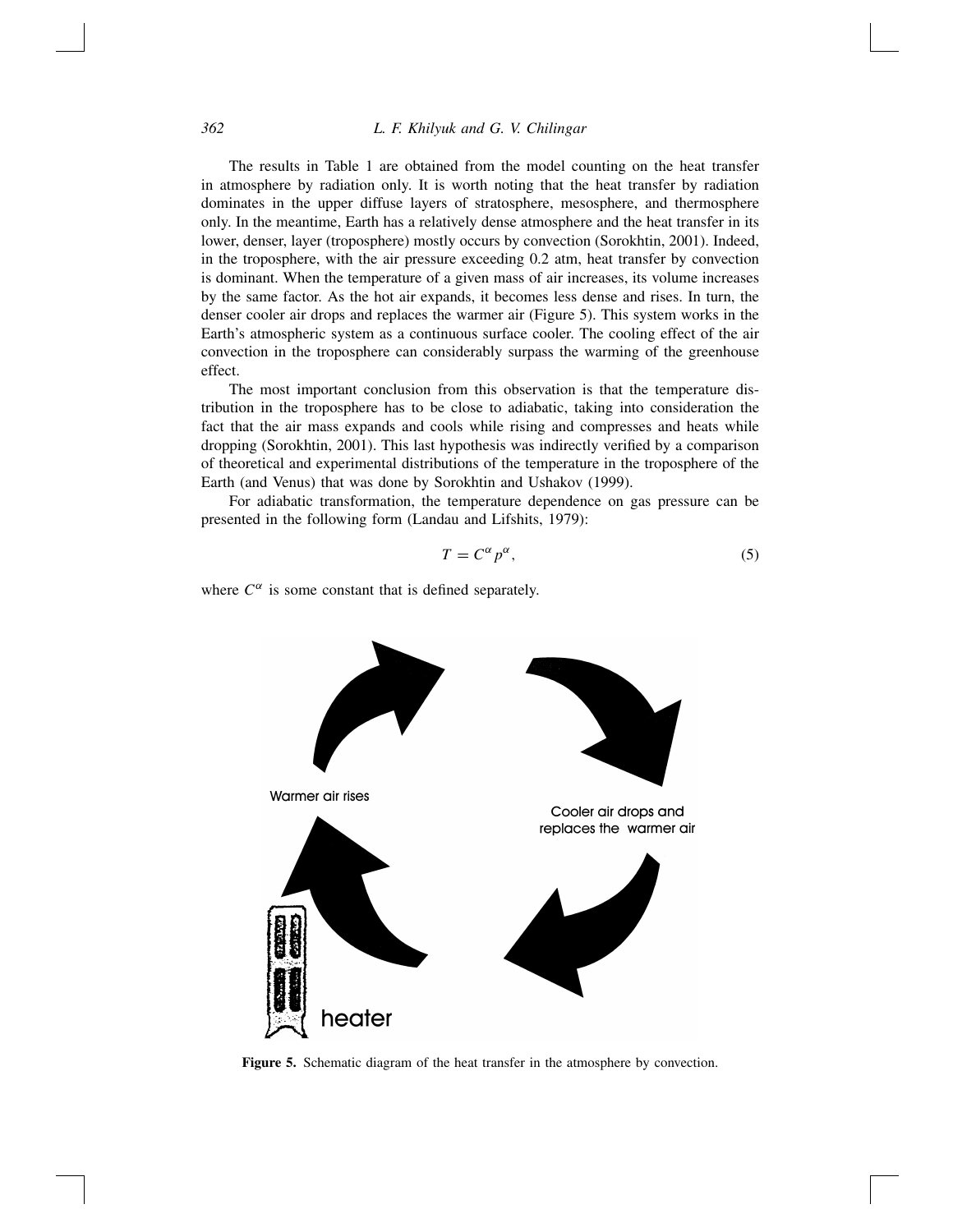The exponent  $\alpha$  in Equation (5) is defined by

$$
\alpha = \frac{(C_p - C_V)}{C_p} = \frac{1 - C_p}{C_V},\tag{6}
$$

where  $C_p$  and  $C_V$  are the thermal capacities of the gas under constant pressure and for a constant volume, respectively. For CO<sub>2</sub> and H<sub>2</sub>O,  $\alpha = 0.2308$ ; whereas for O<sub>2</sub> and H<sub>2</sub>,  $\alpha = 0.2857$ . Water vapor condensing in the troposphere emits the heat that increases the air temperature. Because of that, the adiabatic exponent  $\alpha$  decreases. For example, for the humid Earth's troposphere  $\alpha = 0.1905$  (Sorokhtin and Ushakov, 1999).

Water vapor condensing in troposphere begets cloudiness, which is a leading factor that determines the Earth's albedo. This forms strong negative feedback between the solar radiation and the Earth's surface heating, which stabilizes the troposphere temperature. Under these circumstances, one can assume that the troposphere temperature is a linear function of the effective radiation temperature (temperature of an absolutely black body at a distance from the sun to the Earth). Combining this condition with Equation (5), one can write a formula that determines the "average Earth's surface temperature" at any altitude of the troposphere as an exponential function of the pressure at the same altitude:

$$
T(h) = bT_e p^{\alpha}(h),\tag{7}
$$

where  $p(h)$  is the pressure of the atmosphere at altitude h,  $T(h)$  is the "average surface" temperature" at altitude  $h$ ,  $T_e$  is the effective radiation temperature, and  $b$  is a scaling coefficient.

For Earth,  $T_e = 278.8 °\text{K}$ ; contemporary temperature at sea level is 288°K;  $T(0) =$ 288°K; and the atmospheric pressure  $p(0) = 1$  atm. Substituting these data into Equation (7) (288 =  $b \times 278.8 \times 1$ ), one can determine the scaling coefficient  $b$  ( $b = 1.033$ ) and rewrite Equation (7) into the following more convenient form:

$$
T(h) = 1.033T_e p^{\alpha}(h),\tag{8}
$$

or

$$
T(h) = 288p^{\alpha}(h),\tag{9}
$$

which allows one to construct the temperature distribution for the troposphere layer of the atmosphere (if the exponent  $\alpha$  is known). With such an approach, the focus of modeling is shifted to the definition of parameter  $\alpha$ , which determines the adiabatic heat transfer in the troposphere.

Sorokhtin and associates computed the values of  $\alpha$  for typical conditions of the troposphere: for the absolutely dry and transparent troposphere  $\alpha = 0.286$ ; for the humid, heat-absorbing troposphere  $\alpha = 0.1905$  (Sorokhtin and Ushakov, 1999). The temperature distributions in the troposphere for these 2 conditions are shown in Figure 6. In this figure, one can see that for the same atmospheric pressure the near surface temperature of the dry and transparent troposphere is always greater than the near surface temperature for the humid, heat-absorbing troposphere.

Heat absorption by the greenhouse gases causes the further increase in this difference. This leads to the paradoxical (at first sight) conclusion that absorption of infrared radiation of the Earth does not increase, but, on the contrary, decreases the near surface temperature of the Earth. Using the adiabatic model, the explanation becomes simple: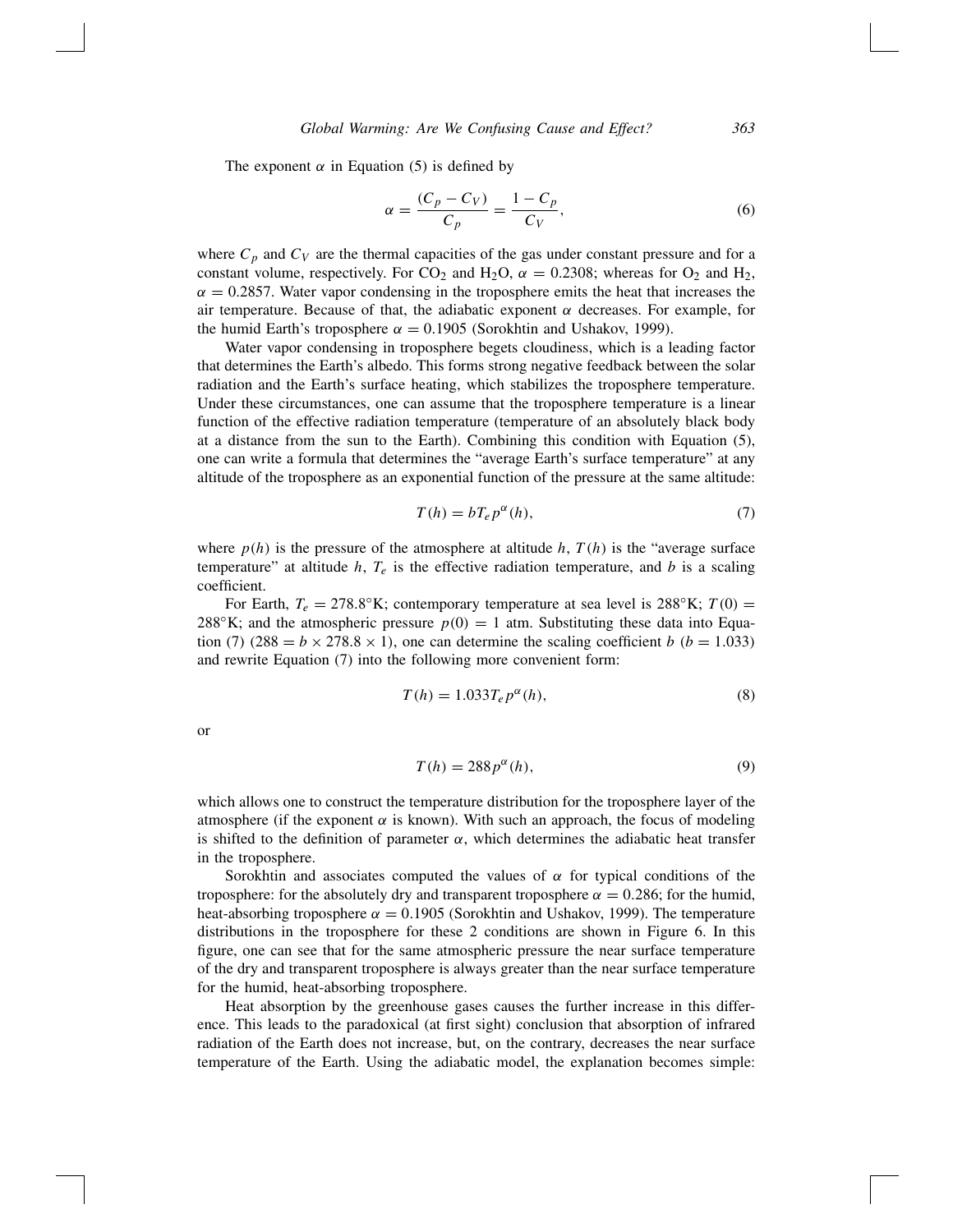*364 L. F. Khilyuk and G. V. Chilingar*



**Figure 6.** Adiabatic temperature distribution in the troposphere for the dry troposphere ( $\alpha = 0.286$ ) and wet troposphere ( $\alpha = 0.1905$ ). (Modified from Sorokhtin, 2001.)

with an increasing effective thermal capacity of the air (which occurs if the emission of the greenhouse gases to the atmosphere increases), the adiabatic exponent  $\alpha$  decreases and the atmospheric temperature decreases (in accordance with Equation (8)).

A physical explanation of the phenomenon refers to high efficiency of the heat transfer by convection from the planet surface to the lower layers of the stratosphere from which heat is rapidly emitted to space by radiation. The adiabatic model was tested by Sorokhtin (2001) by comparing theoretical and experimental temperature distributions for the tropospheres of Earth and Venus, which demonstrated good agreement between the theory and experimental data (0.1% accuracy for Earth and 1% accuracy for Venus). The adiabatic model shows that the Arrhenius hypothesis on global atmospheric warming as a result of the increased emission of greenhouse gases to the atmosphere is not true and must be revised.

The major flaw of the radiation theory of global warming is that it completely ignores the heat transfer in the atmosphere by convection. Of the total heat transfer from the Earth's surface to the troposphere, convection accounts for 67%, radiation accounts for 11%, and the condensation of water vapor in the troposphere accounts for 22% (Sorokhtin, 2001).

### **Effect of Man-Induced Carbon Dioxide Emission on the Earth's Climate**

The concentration of  $CO<sub>2</sub>$  in the Earth's atmosphere has been increasing in the 20th Century, as shown in Figure 2. The carbon content in the atmosphere was increasing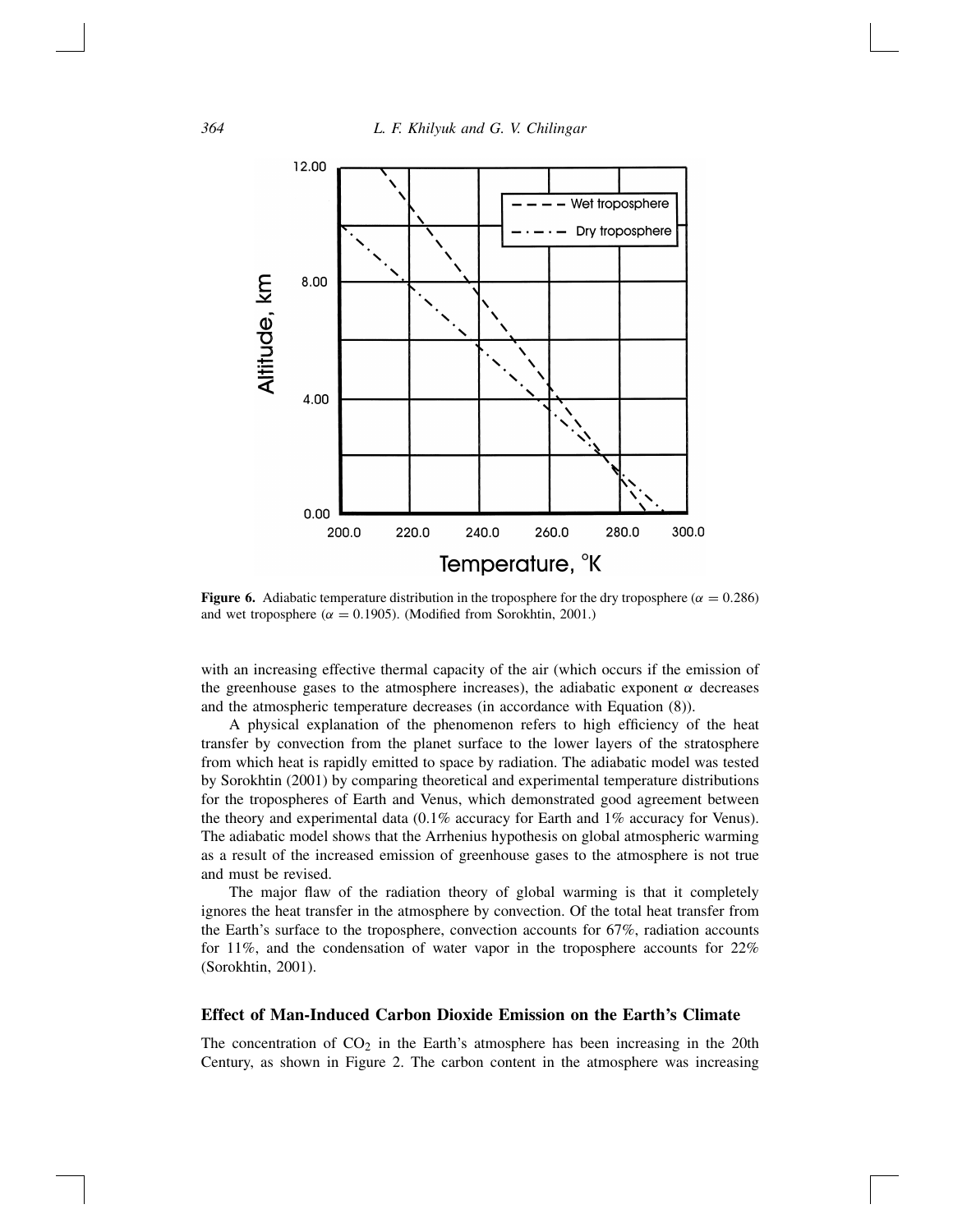by approximately 3 billion tons per year at the end of the century. The rate of the total man-induced  $CO<sub>2</sub>$  emission to the Earth's atmosphere is currently about 5–7 billion tons per year (Schimel, 1995; Robinson et al., 1998). This huge amount of carbon dioxide not only changes the gas composition of the atmosphere but also slightly increases the atmospheric pressure.

One can use the adiabatic model together with the sensitivity analysis (Khilyuk et al., 1994; Katz et al., 1996) to evaluate the effect of human emissions of carbon dioxide on the global temperature. Taking logarithms from both sides of Equation (9) results in

$$
\ln T = \ln 288 + \alpha \ln p. \tag{10}
$$

Introducing notation  $A(\alpha, p)$  for the right part of Equation (10), one can find the sensitivity functions of ln T as partial derivatives of  $A(\alpha, p)$  with respect to parameters  $\alpha$  and  $p$ . Differentiating Equation (10), one obtains

$$
\frac{1}{T}dT = \frac{\partial A(\alpha, p)}{\partial \alpha} d\alpha + \frac{\partial A(\alpha, p)}{\partial p} dp.
$$
\n(11)

Substituting partial derivatives of  $A(\alpha, p)$  and multiplying both parts of Equation (11) by  $T$ , the following equation is obtained:

$$
dT = T \left( \ln p d\alpha + \frac{\alpha}{p} d\alpha \right). \tag{12}
$$

Transition to finite differences in differential Equation (12) yields

$$
\Delta T \approx T \ln p \Delta \alpha + T \frac{\alpha}{p} \Delta p. \tag{13}
$$

Equation (13) is convenient for the analysis of the effect of man-induced emissions of greenhouse gases on the global temperature. If, for example, the concentration of  $CO<sub>2</sub>$  in the atmosphere increases 2 times (from 0.035% to 0.07%), which is expected by the year 2100, then the pressure will increase by  $\Delta p = 1.48 \times 10^{-4}$  atm and  $\Delta \alpha = -4 \times 10^{-6}$ (Sorokhtin, 2001). At sea level, if the pressure is measured in atmospheres, then  $p = 1$ and  $\ln p = 0$ . Thus,

$$
\Delta T \approx T \alpha \Delta p. \tag{14}
$$

After substitution of  $T = 288^\circ\text{K}$ ,  $\alpha = 0.1905$ , and  $\Delta p = 1.48 \times 10^{-4}$  atm into Equation (14), one finds  $\Delta T \approx 8.12 \times 10^{-3}$ °K. Thus the increase in the surface temperature at sea level caused by the man-induced  $CO<sub>2</sub>$  emissions will be  $\lt$  0.01°K, which is negligible compared to the natural temporal fluctuations of the global temperature.

This increase will be slightly higher at higher altitudes, where the pressure is  $\lt 1$  atm and its logarithm is negative. Multiplication of ln p by the negative value of  $\Delta \alpha$  will increase  $\Delta T$  (the global temperature change; Equation (13)). If, for example,  $h = 10$  km, then the barometric pressure  $p \approx 0.24$  atm and the temperature is about 200–220°K (FMH-1, 1995). Substituting all necessary data ( $T = 220\text{°K}$ ,  $p \approx 0.24$  atm,  $\ln p \approx$ −1.4286,  $\Delta p = 1.48 \times 10^{-4}$  atm,  $\alpha = 0.1905$ ,  $\Delta \alpha = -4 \times 10^{-6}$  into Equation (13), one obtains  $\Delta T \approx 2.710 \times 10^{-2}$ °K, which is < 0.03°K.

From these estimates one can deduce a very important practical conclusion that even a considerable increase in the man-induced emission of carbon dioxide and other greenhouse gases practically does not change the global atmospheric temperature. Thus the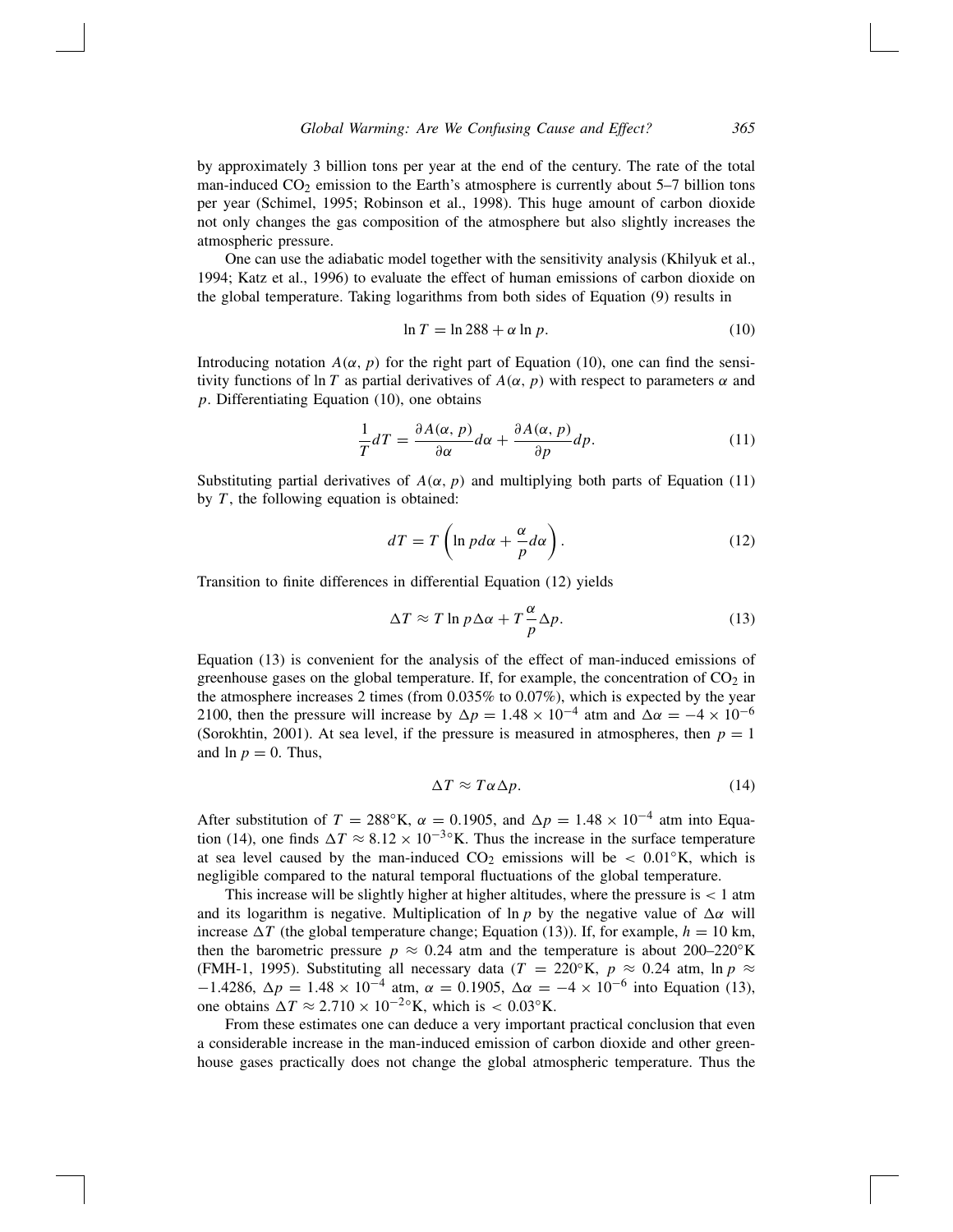hypothesis of current global warming as a result of increased greenhouse gas emissions into the atmosphere is a myth. Humans are not responsible for the increase in the global surface temperature of  $1°F \approx 0.56°K$  during the last century, and the main culprit is our sun, which changes the Earth's climate because of varying radiation.

### **Do Greenhouse Gases Constitute Cause or Effect of Global Warming?**

Defenders of the greenhouse global warming theory usually point out that increased emissions of the greenhouse gases is accompanied by the increase in global temperature, and, consequently, the increased emissions cause the global warming. Yet an increase in carbon dioxide concentration closely follows a 300 year warming trend. "The observed increases are of a magnitude that can, for example, be explained by oceans giving off gases naturally as temperatures rise. Indeed, recent carbon dioxide increases have shown a tendency to follow rather than lead global temperature increases" (Robinson et al., 2001).

Figure 7 shows that the global surface temperature is directly correlated with solar activity. The greater the solar activity, the greater the sun's radiation, and, consequently,



Figure 7. Moving 11 year average terrestrial temperatures (Northern Hemisphere) shown as deviations in  $°C$  from the 1951–1970 mean value (left vertical axis and thick line) and the solar magnetic cycle lengths (right vertical axis and thin line). (Modified from Robinson et al. (1998, Figure 3), Jones (1986), Grovesman and Landsberg (1979), and Baliunas and Soon (1995).)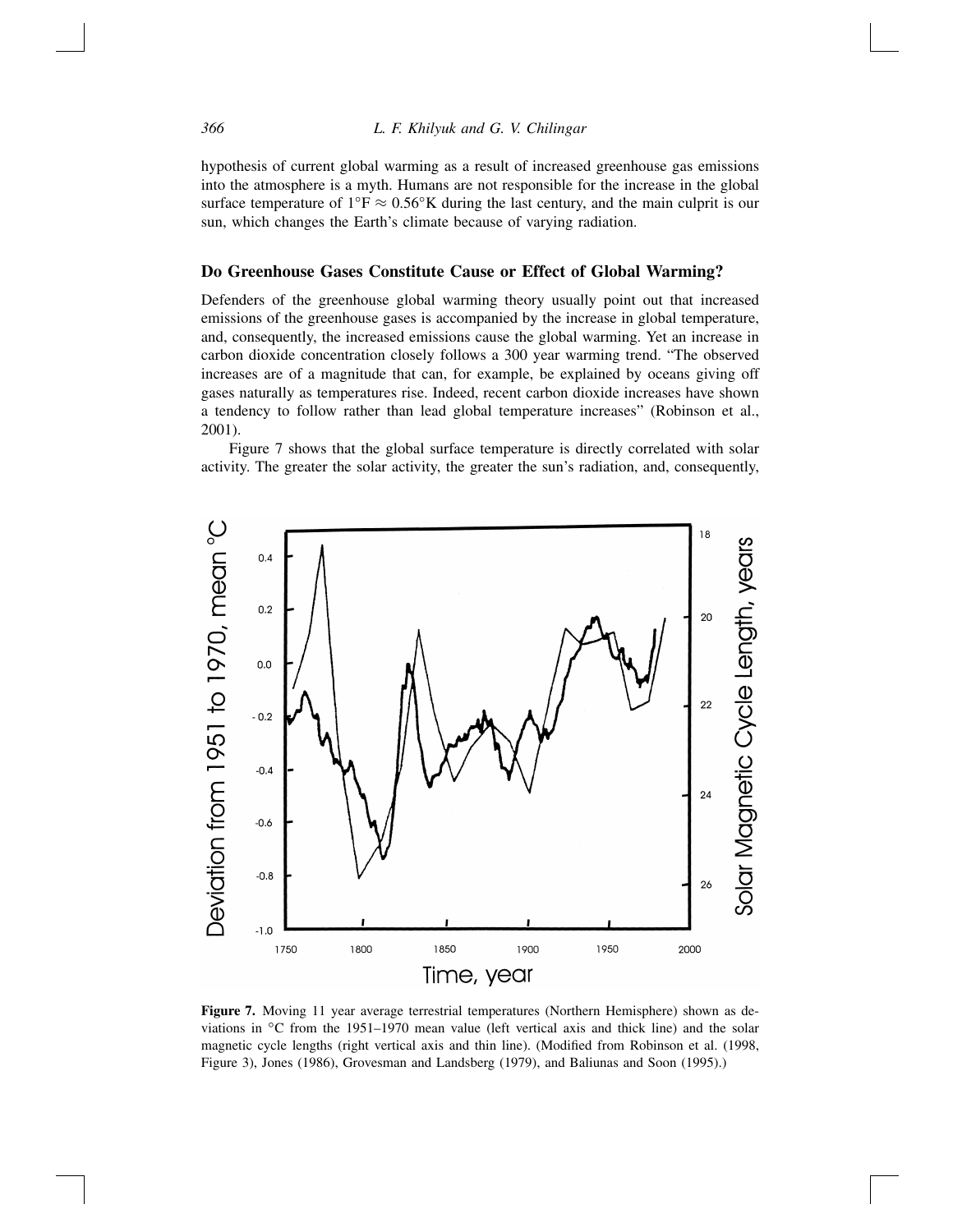the Earth's surface absorbs more radiation from the sun. This leads to an increase in the surface temperature and a consequent warming of the atmosphere by convection, water vapor condensation, and radiation. Figure 8 shows that on the large historical scale the surface temperature deviations lead to the corresponding changes in the atmospheric carbon dioxide concentrations. Apparently the temperature changes drive the changes in the carbon dioxide concentration: the higher the temperature, the greater the concentration of carbon dioxide (Sorokhtin, 2002; Robinson et al., 1998).

When the temperature increases, the solubility of the carbon dioxide in the ocean water decreases, and, as per the Henry Law, part of the carbon dioxide of the ocean water is transferred into the atmosphere to restore a disturbed dynamic equilibrium between the carbon dioxide contents of the ocean water and the atmosphere. Contemporary oceanic water contains 50–60 times more carbon dioxide than atmospheric air. Because of the inverse dependence of the  $CO<sub>2</sub>$  solubility in the ocean water on temperature, the increase in temperature will cause an increase in the atmospheric  $CO<sub>2</sub>$  concentration.

Similarly, during the Devonian and Silurian times, for example, the atmospheric  $CO<sub>2</sub>$ pressure was high because of prevailing high temperatures. Lush vegetation prevailed,



**Figure 8.** Correlation of the changes in concentrations of carbon dioxide with the changes in air temperature (upper graph) for the last 420 thousand years at the Antarctic station "Vostok." Data were obtained from the well logs by drilling in ice up to a depth of 3,623 m. (Modified from Sorokhtin (2001, Figure 3) and Kotlyakov and Danilov (1999).)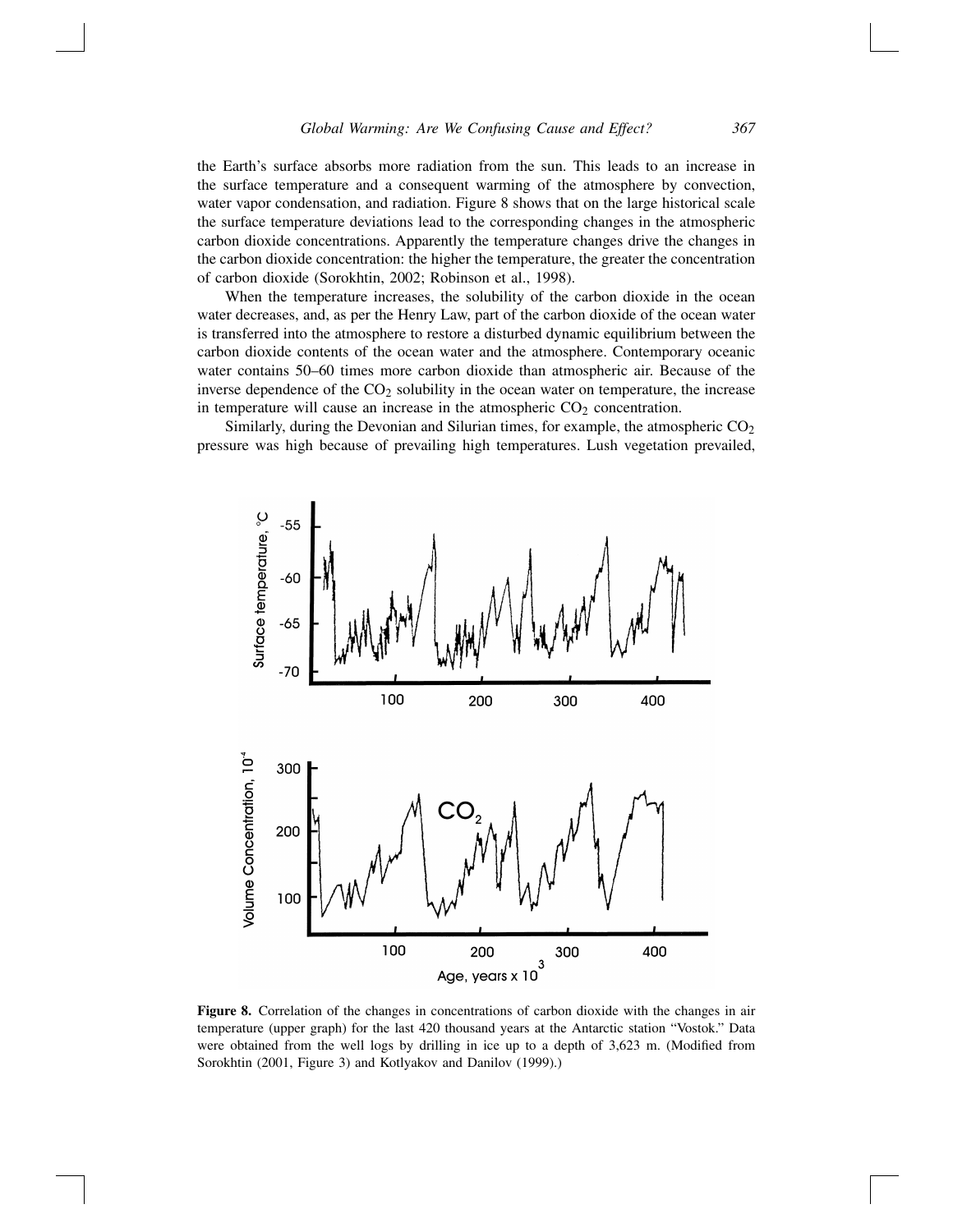

**Figure 9.** Ninety year cycles of solar activity. (Modified from Sarafyan (2000, p. 18, Figure 3).)

and the Ca/Mg ratio of sea water was low, with abundant dolomite formation (Chilingar, 1956). Thus the Ca/Mg ratio can provide valuable indirect information on the atmospheric concentration of  $CO<sub>2</sub>$ .

An analogous situation could be observed in the warm Cretaceous period when the temperature of the world ocean was about 15◦C higher than the present one. Estimates by Sorokhtin and Ushakov (1991) showed that the  $CO<sub>2</sub>$  partial pressure in the atmosphere was about 1.7–2 times higher than the present one. This increase in the atmospheric  $CO<sub>2</sub>$ content, however, was caused by the temperature increase and not vice versa. Obviously, this increase could not be attributed to human activity.

A rising trend in the atmospheric  $CO<sub>2</sub>$  concentration (Figure 2) is the effect of increasing global temperature that most probably can be attributed to increased solar radiation in the rising phase of the latest 80–90 year cycle of solar activity (see Figure 9). Thus another cooling down period will follow. Existence of these cycles has been acknowledged by all the scientists who have studied this phenomenon over the last hundred years (Sarafyan, 2000).

### **Discussion**

Based on the analysis presented above, the authors conclude that the man-induced emission of carbon dioxide and other greenhouse gases has a very small effect on global atmospheric warming. Experimental data and the adiabatic model show that it is the rising global temperature that causes an increase in the atmospheric concentration of carbon dioxide and not vice versa. Because of this, the authors abandon the popular environmental doctrine of global warming that an increase in man-induced emissions of greenhouse gases heats the atmosphere.

Unfortunately, speculations on global warming were used as a "justification" for important political decisions. For example, in July of 2002 in California, Governor G.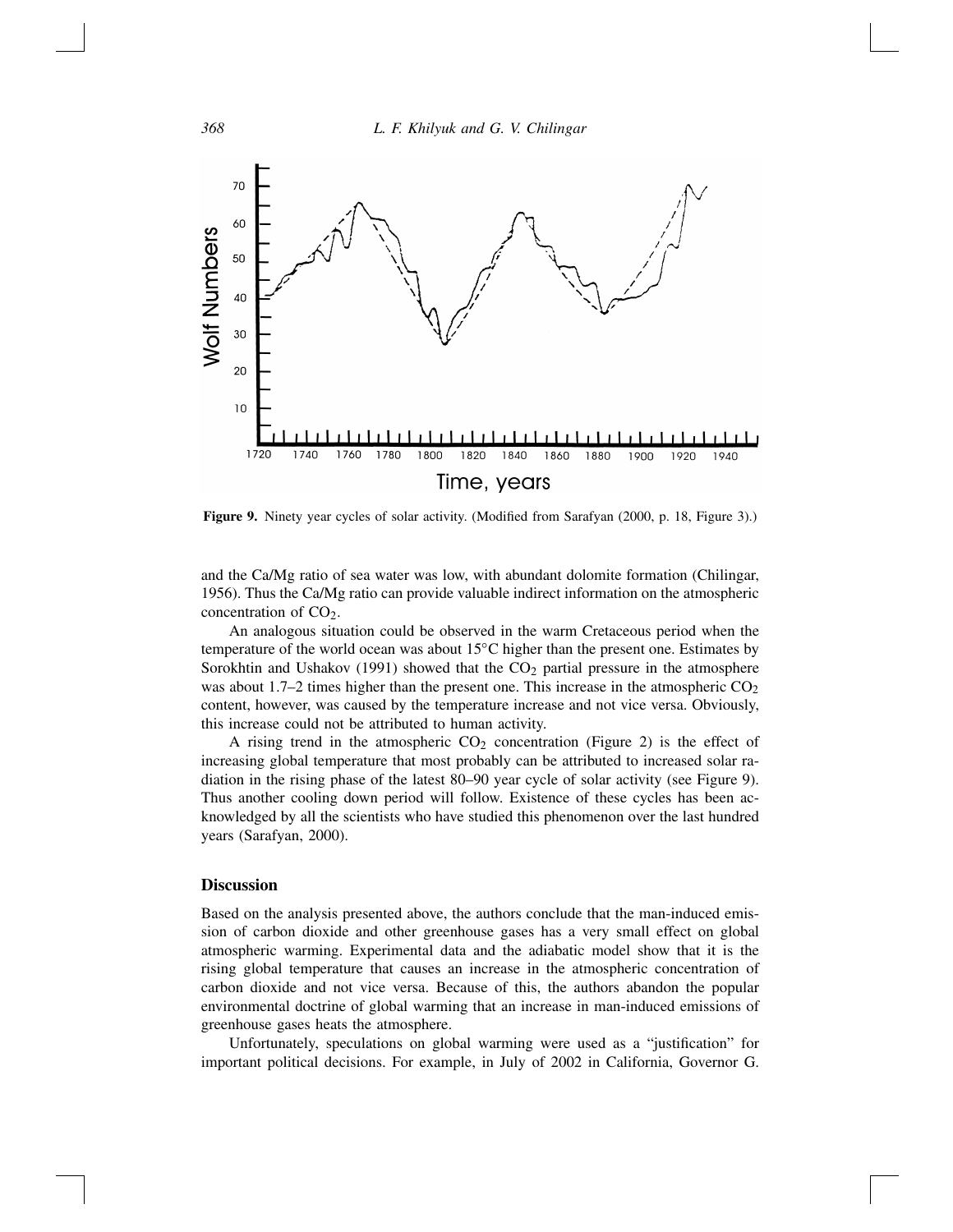Davis signed the global warming control bill, which requires a dramatic cut in vehicle emissions of greenhouse gases. This would mean higher production costs for automakers and higher prices for consumers.

Thus the following question arises: should developed countries reduce their carbon dioxide emissions in compliance with the Kyoto Protocol? The answer is no. First, because the effects of these cuts will be negligible. Second, because these cuts will result in economic disaster for developed countries (first of all for the U.S.), causing huge economic losses and job cuts. On July 11, 2002, James L. Connaughton, the U.S. President's Advisor and the Chairman of the White House Council of Environmental Quality, told senators that withdrawal from this international treaty would preserve billions of dollars and millions of jobs. He stated that "the Kyoto Protocol would have cost our economy up to \$400 billion (a year) and caused the loss of up to 4.9 million jobs, risking the welfare of the American people and American workers." Instead, the President's advisors promised to develop and publish in March of 2003 a comprehensive research plan on the problem of global warming (Los Angeles Times, July 12, 2002).

Discussing consequences of possible emission cuts, one should take into consideration that the increased emissions of carbon dioxide and water vapor are positive factors for agriculture and biological protection. "In light of some of the hysterical language surrounding the issue of greenhouse gases, it is also worth noting that carbon dioxide, the primary greenhouse gas produced by burning fossil fuels, is not a toxic pollutant." On the contrary, it is essential to life on Earth. "Agricultural experts estimate a ten percent increase in crop growth in recent decades—due directly to the fertilization effect of increased carbon dioxide in the air" (Baliunas, 2002).

The cyclic processes in nature are common phenomena. In addition to solar cycles, one can mention atmospheric, oceanic, and sedimentation cycles. In the evolutionary system, cyclic changes manifest a self-organizing process of search for the system equilibrium as a system reaction to external disturbance (Sarafyan, 2000). People must adapt themselves to these cycles and learn how to live with them.

In this context, the Caspian Sea level "story" is very instructive (Sorokhtin, 2001). After many years of steep decline (1980–1990), the sea level began rising at a threatening rate. In the meantime, intense speculations about the sea drying out as a result of human activities resulted in large-scale research and development on the project of redirection of the Northern Russian rivers into the Volga River. If the Soviet Union did not collapse in 1991, this project would have been implemented, creating enormous ecological problems to the dense population of the Volga River Basin. This example must teach us not to rush when dealing with a large-scale natural phenomenon.

### **Conclusions**

The rising global temperature causes an increase in the concentration of carbon dioxide in the atmosphere. Carbon dioxide in the atmosphere absorbs part of the solar energy reradiated from the Earth's surface, resulting in the trapping of energy and the heating of the atmosphere. This heating is compensated for by the cooling effect of air convection, which transfers heat from the Earth's surface to the upper layers of the troposphere, from where it is radiated into space.

The adiabatic model adequately describes the heat transfer in the Earth's atmospheric system and together with sensitivity theory may be used for quantitative analysis of the temperature changes in the atmosphere. The effect of the increasing concentration of carbon dioxide caused by man-induced emissions is very small. Thus it can be neglected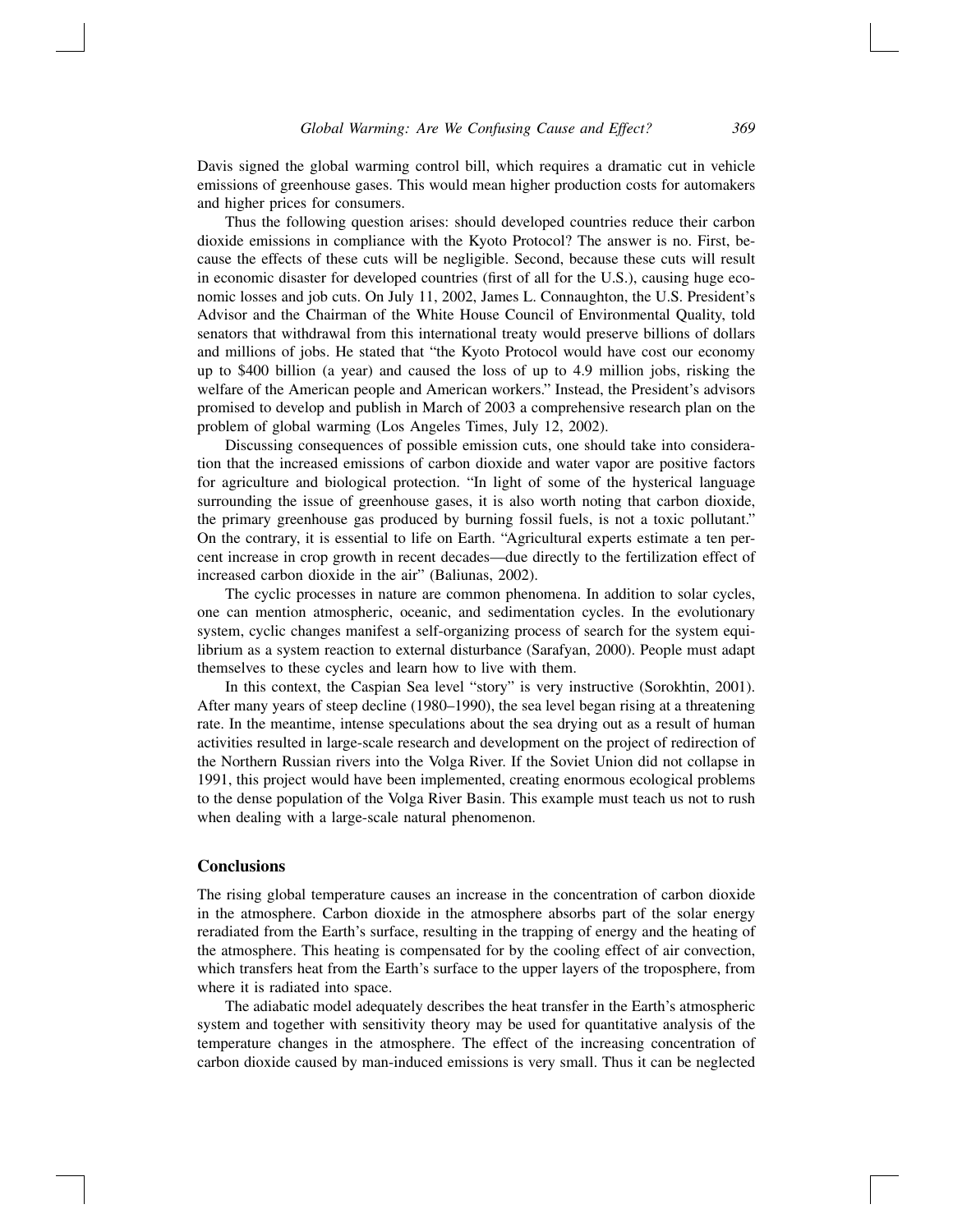and should not be considered in making political decisions for the present or in the near future. It is not mankind but our sun that is responsible for the heating the Earth's atmosphere during the last 40–50 years.

As a result of the increased temperature,  $CO<sub>2</sub>$  from ocean water is transferred to the atmosphere. Thus one can see that "cause" and "effect" are reversed, as presented by proponents of the theory of global warming as a result of an increase in  $CO<sub>2</sub>$  emissions. The writers congratulate the U.S. government for not signing the Kyoto Protocol.

# **References**

- Arrhenius, S. 1896. On the influence of carbonic acid in the air upon the temperature of the ground. *Phil. Mag.* 41:237–276.
- Baliunas, S. L. 2002. The Kyoto protocol and global warming. *Imprimis* 31(3):1–7; http://www. hillsdale.edu.

Budyko, M. I. 1997. *The Carbon Dioxide Problem*. Sankt Petersburg: Gidrometeoizdat (in Russian).

Chilingar, G. V. 1956. Relationship between Ca/Mg ratio and geologic age. *Bull. Am. Assos. Petrol. Geol.* 40:2256–2266.

Chilingarian, G. V., and K. H. Wolf, eds. 1988. *Diagenesis, I*. Amsterdam: Elsevier.

- EPA Global Warming Site: Climate; http://www.epa.gov/globalwarming/climate/index.html.
- FMH-1. 1995. Federal Meteorological Handbook No.1; http://www.nws.noaa.gov/oso/oso1/oso12/ fmh1.

*Greenhouse Effect, Changing Climate and Ecosystem*. Leningrad: Gidrometeoizdat (in Russian).

Green Peace report. 1993. *Global Warming*, Moscow University, Moscow (in Russian).

- Katz, S. A., L. F. Khilyuk, and G. V. Chilingar. 1996. Sensitivity analysis and multivariant modeling for formation pressure and temperature fields in inhomogeneous media. *J. Petrol. Sci. Engr.* 16:95–108.
- Keeling, C. D., and T. P. Whorf. 1997. *Trends Online: A Compendium of Data on Global Change*, Carbon Dioxide Information Analysis Center, Oak Ridge National Laboratory; http://cdiac. esd.ornl.gov/ftp/ndp001r7/.
- Khilyuk, L. F., S. A. Katz, G. V. Chilingarian, and F. Aminzadeh. 1994. Numerical criterion and sensitivity analysis for time dependent formation pressure in a sealed layer. *J. Petrol. Sci. and Engr.* 12:137–145.
- Kondratiev, K. Ya. 1992. *Global Climate*. Moscow: Nauka (in Russian).
- Kotlyakov, V. M., and A. I. Danilov. 1999. Global changes in Antarctic Continent. *Earth and Universe* 4:3–12 (in Russian).
- Kyoto Protocol to the United Nations Framework Convention on Climate Change. 1997. http:// www.epa.gov/globalwarming/publications/reference/index. html.
- Landau, L. D., and E. M. Lifshits. 1979. *Statistical Physics*. Moscow: Nauka (in Russian).
- Marov, M. Ya. 1986. *Planets of the Solar System.* Moscow: Nauka (in Russian).
- Mester, Z. S. 1996. Global Warming, A Brief Survey. *Presented at the USC Energy and Environment Seminar*, April 9.
- Robinson, A. B., S. L. Baliunas, W. Soon, and Z. W. Robinson. 1998. Environmental effects of increased atmospheric carbon dioxide.

Sarafyan, N. 2000. *Cycles and Self-Organization.* Los Angeles, CA: Nubar Publishers.

Schimel, D. S. 1995. *Global Change Biology* 1:77–91.

- Sorokhtin, O. G. 2001. Greenhouse effect: Myth and reality. *Vestnik Russian Academy of Natural Sciences* 1(1):8–21 (in Russian).
- Sorokhtin, O. G., and Ushakov, S. A. 1999. Greenhouse effect and global evolution of the Earth climates. *Izvestiya Russian Academy of Natural Sciences* 3:82–101 (in Russian).
- Waddel, K. L., D. D. Oswald, and D. S. Powell. 1989. *Forest Statistics of the United States, 1987*. U.S. Forest Service and Dept. of Agriculture; http://www.fs.fed.us/pl/rpa/89pub.htm.